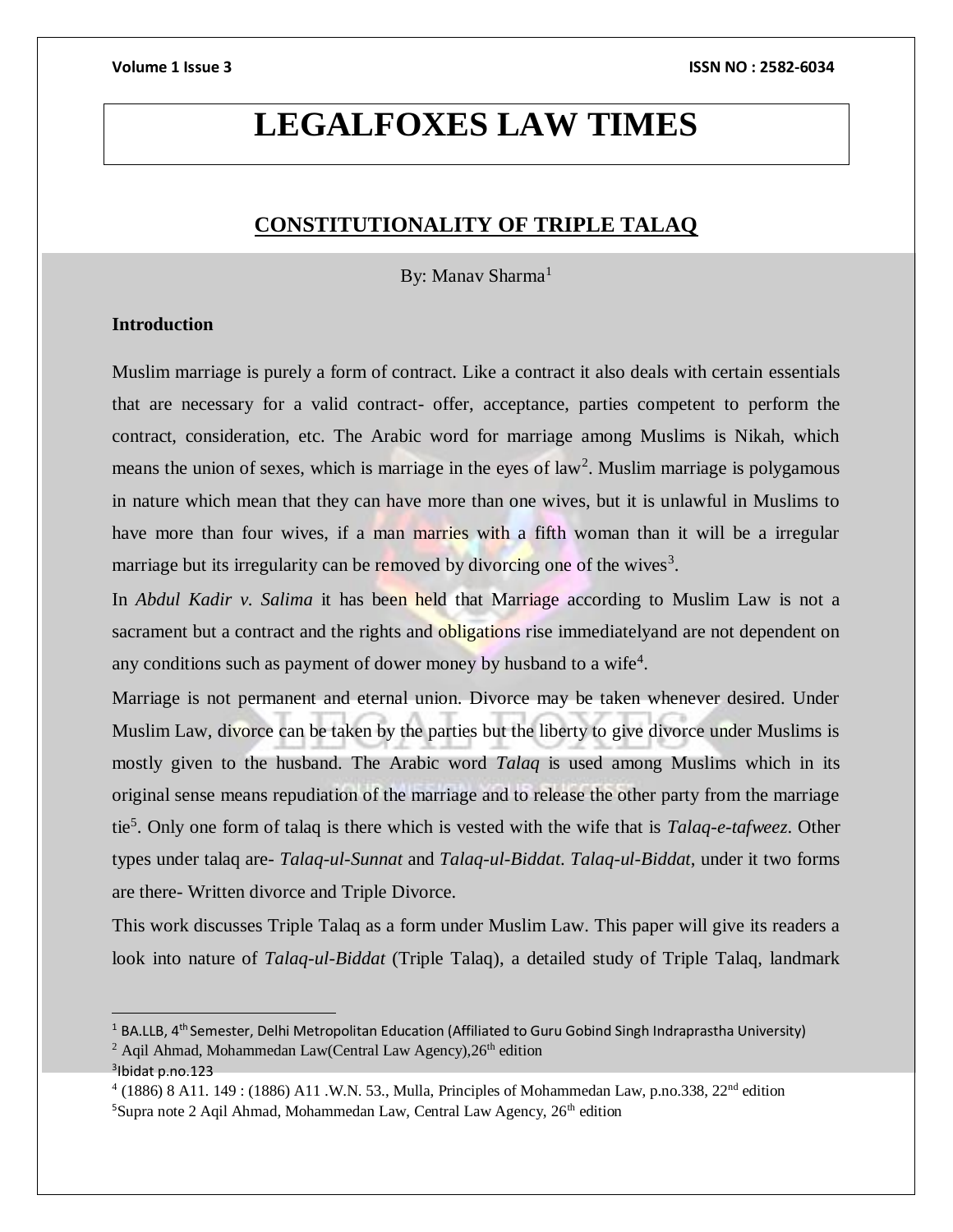judgments, rights of Muslim women under the constitution, recent stand of Government on Triple Talaq, its constitutional validity, and other important points will be discussed in this work.

#### **Historical background**

Triple divorce is a recognized but disapproved mode of talaq. It is recognized as sinful form of divorce. This type of talaq, was first introduced by the *Omayyad* to escape the strictness of law<sup>6</sup>. This type of talaq is not sanctioned in Holy Quran and Holy Prophet and is considered by Islamic jurists as an innovation within the fold of Shariat. It was also not in practice during first Caliph Abu Bakar as well as during second Caliph Umar's reign. Later, Hazrat Umar permitted it. When Arabs conquered Syria, Egypt, Persia, they found women much better than the women in Arab states, so they wanted to marry them. But the women in Egypt and Syria insisted that they can marry them only when they would divorce their existing wives by pronouncing three divorce in one sitting. The Arabs knew that Islam permits divorce only twice in separate period of tuhr and its repetition at one sitting is not permitted in Islam and hence void, due to this they could not marry these women. This was then reported to the Caliph Hazrat Umar, who then decreed that even repetition of the word talaq three times would dissolve the marriage irrevocably. So, the decision taken by Umar was based on an emergency situation and Hanafi Jurists later accepted this decision as an administrative order of the second Caliph and declared it as a valid form of divorce<sup>7</sup>.

#### **View of Quran and Hadith**

The Holy Quran, the paramount source of Islamic Jurisprudence has not permitted three divorces pronounced in one single breath. There is no mention in the Holy Quran that three divorces pronounced at one single time would be treated as irregular but it states that three divorces are to be pronounced one after another on different occasions<sup>8</sup>. So the Quran does not permit triple divorce, in fact it is the sinful. The words of Prophet Mohammed are described here:

*"Of all the lawful things, divorce is the most hated by Allah"*<sup>9</sup>

During the time of Prophet Mohammed and after his time for a period, triple form of divorce was considered as a single divorce and the couples were reunited.<sup>10</sup>

<sup>6</sup> Supra note 2

<sup>&</sup>lt;sup>7</sup> Supra note 2

<sup>8</sup> Supra note 2

<sup>9</sup>[http://www.feminisminindia.com](http://www.feminisminindia.com/)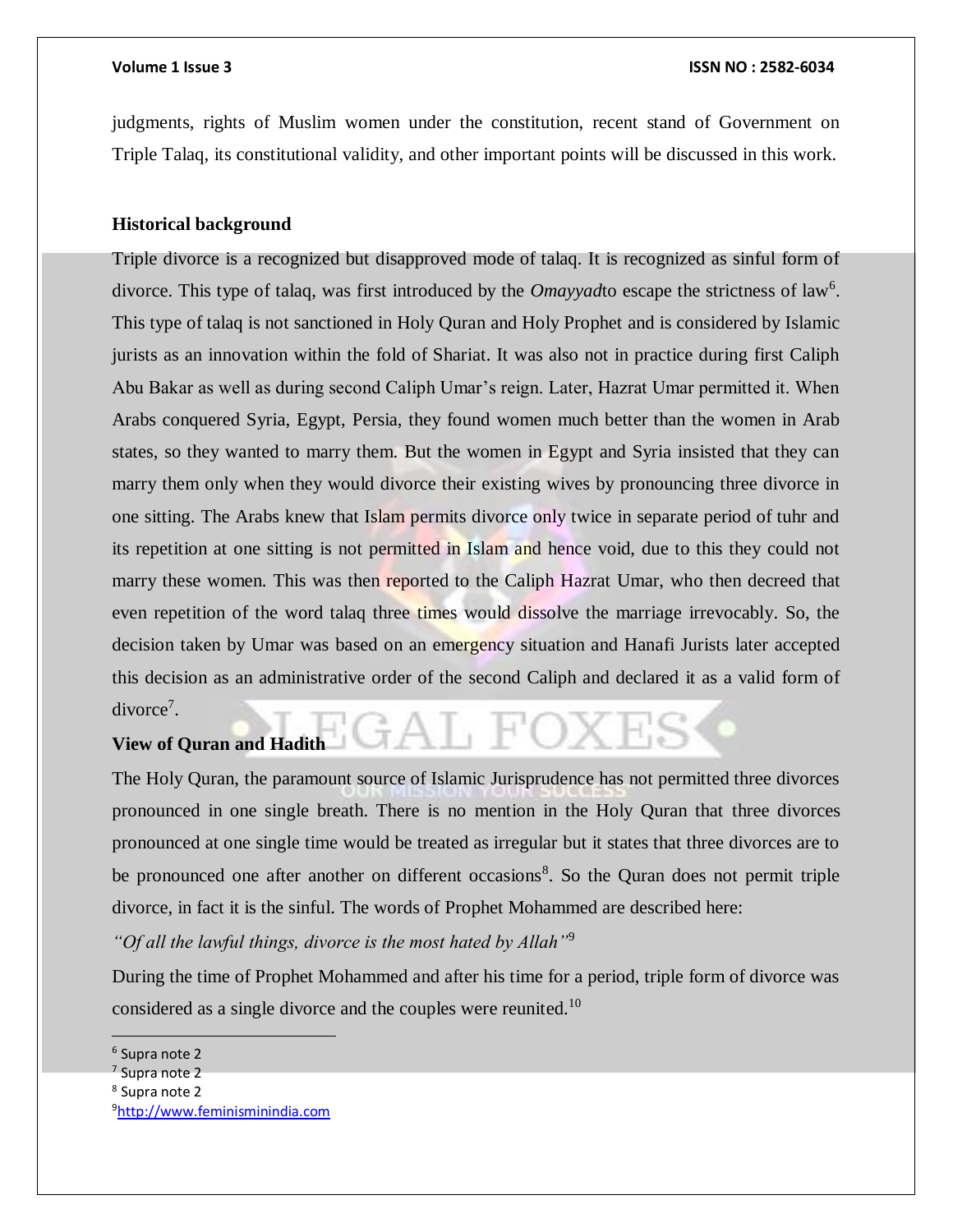#### **Talaq-i-biddat**

*Talaq-i-biddat* is the most disapproved form of divorce under the Mohammedan Law. It is the most sinful. Mere three pronouncements *"Talaq-Talaq-Talaq"* to a Muslim woman dissolve the marriage. This form of divorce has disastrous consequences in the life of a Muslim woman as mere three pronouncements of Talaq separates her from the marriage tie and her whole life is at stake. The Allahabad High Court in the case of *Rahamtullah v. State of U.*  $P<sup>11</sup>$  has given a new meaning to the law of talaq. Justice Tilhari observed*: "talaq-ul-biddat or talaq-i-bidai, that is giving an irrevocable from of divorce at once or at one sitting in a tuhr once in irrevocable form, without allowing the will of Allah to bring about re-union, by removing differences or cause of differences and helping the two in solving their differences, runs counter to the, mandate of the Holy Quran and has been regarded as by all under Islam-sunnat, to be sinful*<sup>112</sup>. The Triple Talaq does not mean saying or messaging talaq three times and thereby dissolving the marriage. Rather it means that the person has to wait for the period of three months. Within the time if the party changes the mind, then the concentrated problem is resolved mutually, and they can continue the marriage<sup>13</sup>.

**Landmark Judgments** 

## **Shamim Ara v. State of Uttar Pradesh<sup>14</sup>**

In this case the couple married in 1968 according to Muslim Shariat Law. They had four sons. In 197, the wife filed an application under section 125 of Code of Criminal Procedure complaining about desertion and cruelty by the husband with her. The judge of the Family Court at Allahabad refused to grant maintenance as she was already divorced by the husband. After that maintenance of Rs.150/- per month was granted to her minor son.

**L FOXES** 

Later the husband in the written statement to the application denied about the same and contended that he had already divorced his wife in 1987 and since then the parties had ceased to

 $10$  Ibid

 $\overline{a}$ 

<sup>&</sup>lt;sup>11</sup> Decided on 29<sup>th</sup> January 1994

 $12$  Mulla, Principles of Mohammedan Law, Lexis Nexis,  $22<sup>nd</sup>$  edition

<sup>13</sup>[http://www.lawtimesjournal.com](http://www.lawtimesjournal.com/)

<sup>&</sup>lt;sup>14</sup> AIR 2002 SC 619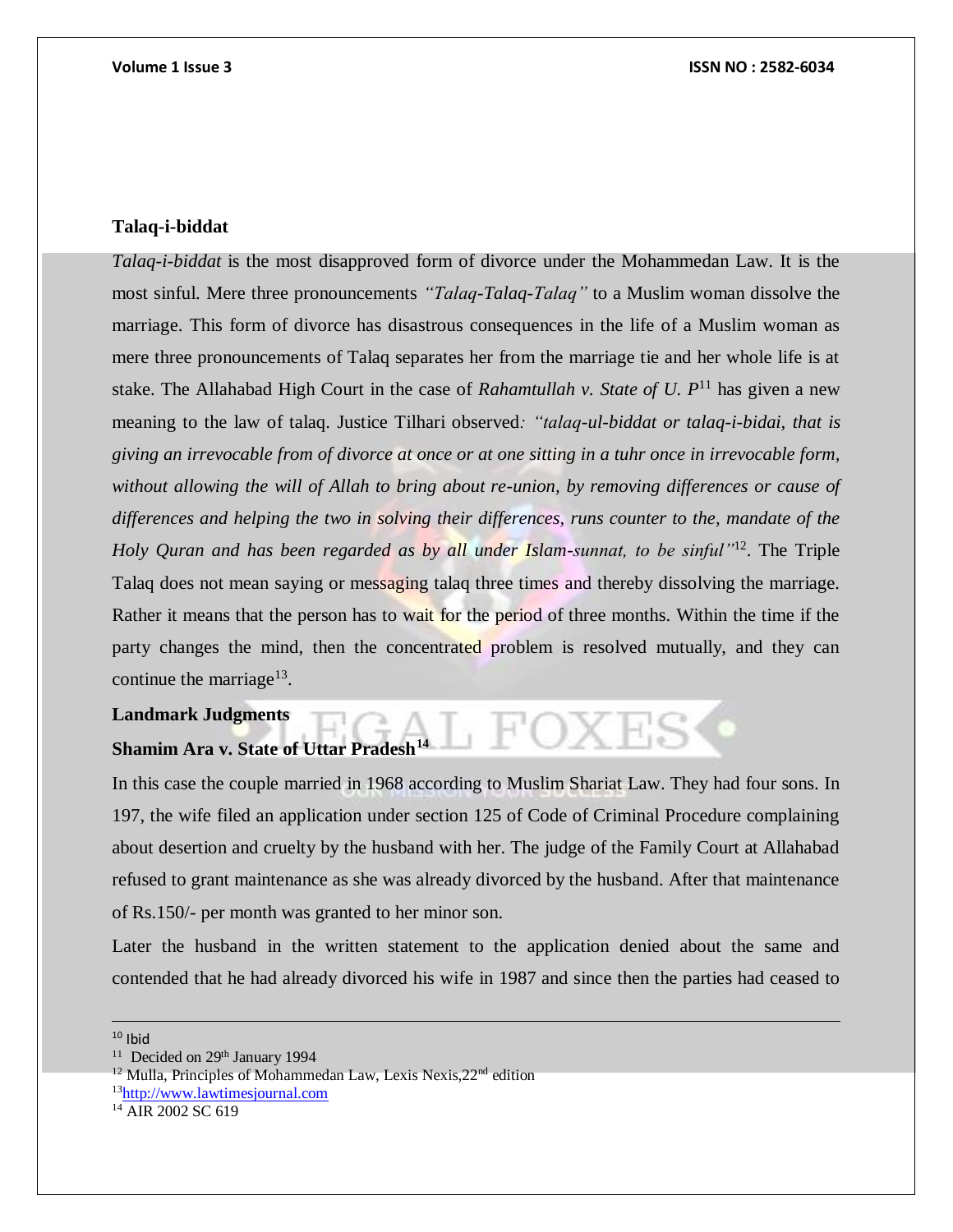be spouses. And also contended that he had purchased the house and delivered the same to the wife in lieu of the *mahr* (dower). The High Court held that the divorce which was given to her was not given in her presence and there it was not communicated to her. The High Court further held that the wife was entitled to claim maintenance from 1988 to 1990. The appellant wife filed the suit to the Supreme Court. The Apex Court observed that talaq to be effective has to be pronounced. The Court held that in the instant case neither the marriage between the parties stands dissolved nor does the liability of the husband to pay maintenance comes to an end. The husband was not able to establish the factum of the divorce and therefore he was entitled to pay maintenance to his wife.

### **Mohammed Ahmad Khan v. Shah Bano<sup>15</sup>**

One of the milestones of Muslim women fight for rights in India was the Shah Bano case.

Facts: Shah Bano and Ahmad Khan who was a renowned lawyer in Indore, married in 1932 and were having five children. Shah Bano's husband asked her to move to a separate residence, after a prolonged period of living with Mr. Khan and his second wife. Shah Bano, then went to the court for claiming maintenance for herself and her five children under section 125 of CrPC, the section puts the obligation on husband to provide maintenance to the wife. However, Ahmad Khan contested that Muslim Personal Law in India requires the husband to provide maintenance to the wife during her iddat period after divorce. Ahmad Khan's stand was supported by All India Muslim Personal Law Board which contended that the courts cannot take the liberty of interfering in the matters which are to be dealt by Muslim Personal Law and added further that it would violate the provisions of The Muslim Personal Law (Shariat) Application Act,1937. After the arguments the Hon'ble Supreme Court gave the judgment in 1985.

Judgment: Justice Y.V Chandrachud, the then CJI stated that, a divorced woman who was unable to maintain herself, is entitled to claim maintenance for her lifetime and until she remarries. And if she is able to maintain herself then the husband's liability to provide maintenance is only limited till the expiration of the iddat period. But if she is not able to maintain herself then the husband has to provide maintenance to the wife under section 125 of CrPC, as long as she did not get remarried<sup>16</sup>.

<sup>15</sup> AIR 1985 SC 945

l

<sup>16</sup>[http://www.lawyersnotes.com](http://www.lawyersnotes.com/)[,http://www.indianexpress.com](http://www.indianexpress.com/)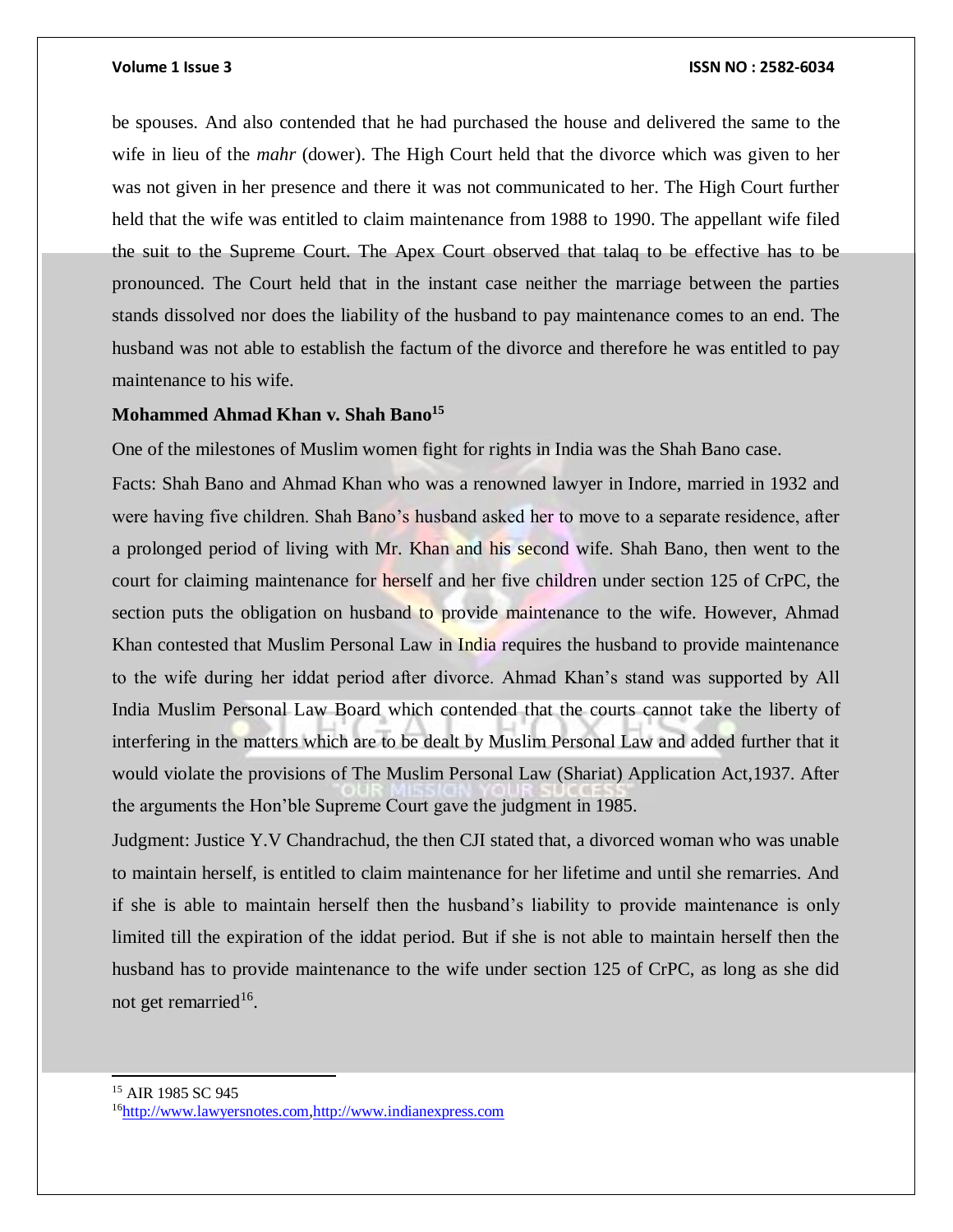From the above stated landmark judgments it is clear that, under Muslim Law, a husband has the duty to maintain her wife after talaq (divorce).

Where the Magistrate is satisfied that the divorced woman is unable to maintain herself after the iddat period, he may make an order directing to her relatives to pay her reasonable and fair maintenance, having regard to the needs of the divorced woman, the standard of life enjoyed by her during her marriage and the means of such relatives and such maintenance shall be payable to her by such relatives in the proportions in which they would inherit her property. Provided that if she had children than such divorced woman is entitled to maintenance by her children. Provided further that if the children are unable to pay such maintenance, then parents of such divorced woman have to pay maintenance to  $her<sup>17</sup>$ .

If the husband fails to pay her maintenance within the iddat period, and the amount equal to the sum of dower has not been paid to her, then the court has the power to make an order within one month of the date of filing such application, direct the husband to pay such maintenance to the divorced woman and for payment of such *mahr* or dower. Muslim law further states that if the person against whom such an order has been made fails without the sufficient cause to comply with the order, the magistrate may issue a warrant for levying fines under the Code of Criminal Procedure and sentence such a person for the whole or part of any amount remaining unpaid after the execution of the warrant, further such a person may be given imprisonment for a term of one year or until payment if sooner made<sup>18</sup>.

#### **Criminalizing Triple Talaq**

Triple Talaq which is the most sinful form of talaq and which was introduced by the Caliphs has now been taken into consideration by many Muslim countries. This form of talaq has nothing but a major effect on the lives of the Muslim women. Many Islamic countries like the- Pakistan, Bangladesh, Afghanistan, Turkey, Cyprus, Tunisia, Algeria, Malaysia, Jordan, Egypt, Iran, Iraq, Brunei, UAE, Indonesia, Libya, Sudan, Lebanon, Saudi Arabia, Morocco, Kuwait have banned the instant triple-talaq. Sri Lanka has also banned triple-talaq.<sup>19</sup>

While the other countries had banned this sinful form of talaq, In India the major, the biggest landmark judgment of the Hon'ble Supreme Court created a new history by criminalizing the

<sup>&</sup>lt;sup>17</sup> The Muslim Women (Protection of Rights on Divorce) Act, 1986 (Act 25 of 1986),  $§$ 4

 $18$  Ibid  $\S$ 3

<sup>19</sup>[http://www.economictimes.com](http://www.economictimes.com/)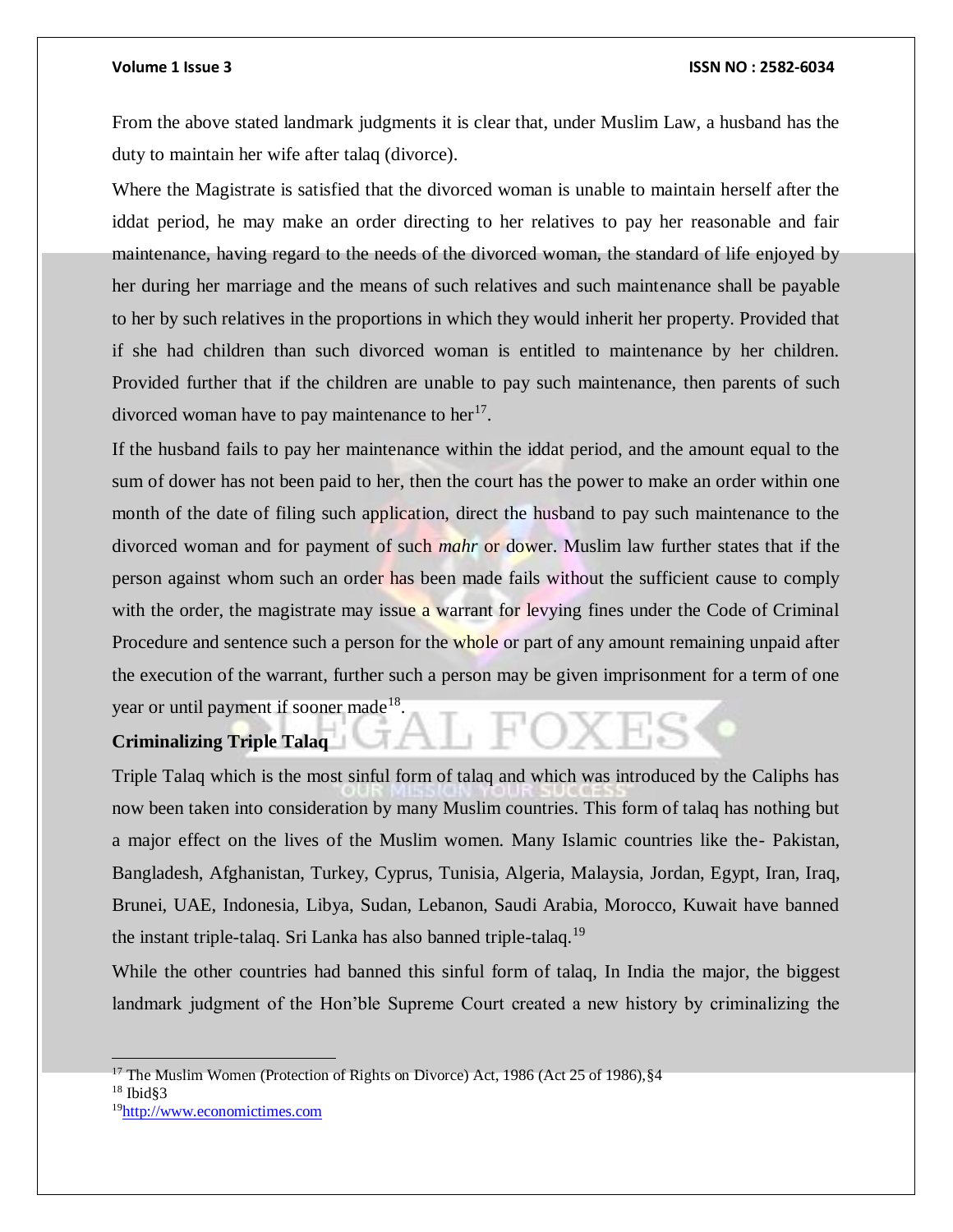instant triple-talaq and provided relief to the Muslim women who had faced such sinful form of divorce.

### **ShayaraBano v. Union of India<sup>20</sup>**

The petitioner- Shayara Bano approached the court assailing the divorce pronounced by her husband-Rizwan Ahmad on 10<sup>th</sup> October 2015, in presence of witnesses.

In the presence of witnesses- Mohammed Yaseen and Ayaz Ahmad, the husband said *"I gave talak talak talak, hence like this I divorce from you from my wife, from this date there is no relation of husband and wife. From today I am 'haraam' and I have become 'naamharaam', in future you are free for using your life"*. Petitioner sought declaration from the court that the *talaq-e-biddat* is void ab initio and such a divorce should be declared unconstitutional. The petitioner also stated that it is the violation of the fundamental rights guaranteed to the citizens.

The respondent-husband on the other side contended that the marriage was solemnized on 11<sup>th</sup> April 2001 and the petitioner performed her matrimonial duties intermittently, coming and leaving the matrimonial home from time to time. They had one son and one daughter. On  $9<sup>th</sup>$ April 2015 the petitioner left the matrimonial home with her children. Whenever the respondent tried to meet her, she refused. Respondent made attempts to met him but was not successful. Seeing, the wife was not ready for reconciliation, he divorced the wife by serving her talaq-nama (deed of divorce).

After hearing both the side, the Hon'ble Supreme Court gave its judgment:

*"Triple Talaq is instant and irrevocable, it is obvious that any attempt for reconciliation cannot ever take place. The court stated that the triple talaq is violative of the fundamental rights contained under Article 14 of The Constitution of India. And, in the light of the opinions of all the judges, by a majority of 3:2, the practice of Triple-Talaq was set aside."*<sup>21</sup>

### **Analyzing the Judgment**

l

<sup>20</sup> (2017) 9 SCC 1

<sup>21</sup>[http://www.sci.gov.in](http://www.sci.gov.in/)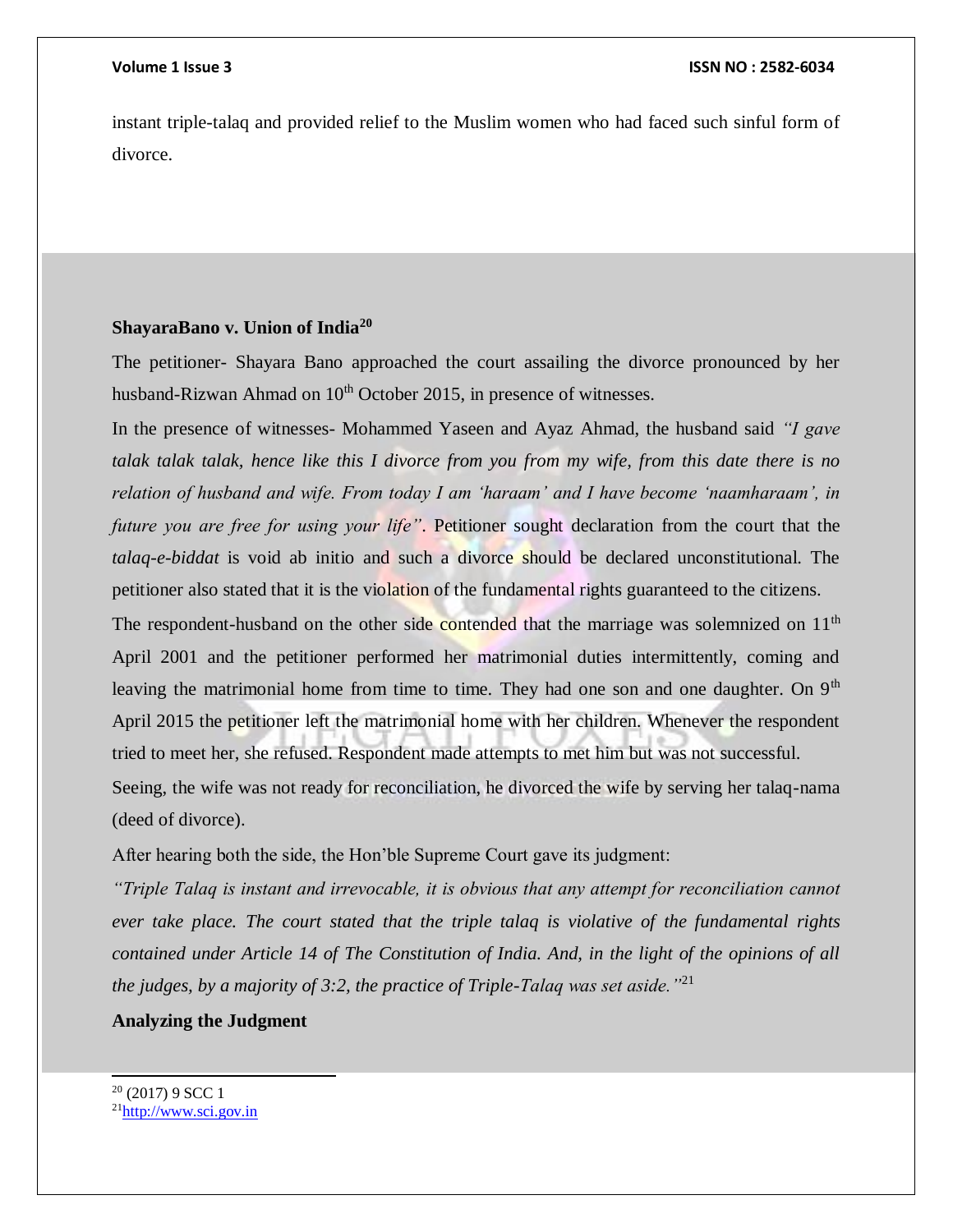#### **Volume 1 Issue 3 ISSN NO : 2582-6034**

Though the judgment was in favor of the Shayara Bano, the five-judge bench gave three separate orders, which set aside the practice of instant triple talaq by 3:2 majority judgment. The majority judgment was constituted by separate orders, one authored by Justice Rohinton Nariman and Justice U.U Lalit and the other was written by Justice Kurian Joseph. Justice U.U Lalit and Justice Nariman faced the question whether The Muslim Personal Law (Shariat) Application Act, 1937 recognize and enforce triple talaq as a rule of law to be followed by the courts in India and if not whether the precedent that personal laws are outside the ambit of Article 13 (1) of the Indian Constitution is correct in law. In the first question Justice U.U Lalit and Justice Nariman followed a straight approach and rejected the Muslim Personal Law Board contention that Act of 1937 was only aimed at doing away all the customs that were contrary to Muslim Personal Law. In their view, such reading of the act of 1937 was impermissible in law. Therefore, the 1937 act was not only dealt with doing away all the customs contrary to Muslim personal law but also to enforce Muslim personal law. Such reading led them to the conclusion that triple talaq was enforced by the 1937 act. As regards to the second question that whether personal laws are outside the ambit of Article 13(1) of the Indian Constitution is enforceable in law, they refrained from providing a decision on it. However, treating the Muslim Personal Law (Shariat) Application Act of 1937 as a pre-constitutional legislative enactment, they concluded that the act was within the purview of Article 13 (1) of the Indian Constitution and therefore to be declared void to the extent to which it is inconsistent with the Part III of the Constitution. They concluded that triple talaq is violative of Article 14 of the Indian Constitution and therefore void to that extent. $^{22}$ 

On the other hand, the minority judgment authored by Chief Justice Khehar and Justice Nazeer came to a different conclusion that, though triple talaq is regarded as sinful but it is prevalent in the Sunni Islam of Hanafi sect. moreover since it had been the practice of since 1400 years, it had acquired an essential part of the faith and thereby the essential constituent of their personal law. And therefore, they are protected under Article 25 of the Indian Constitution. They further observed that the practice did not violate the principles of public order and morality, health and other fundamental rights set forth by the Indian Constitution and under Article 25 of the Constitution which states that people have the right to profess, practice any religion, they are

<sup>&</sup>lt;sup>22</sup> Invalidating Instant Triple Talaq : Is the top-down approach of reforming personal laws prudent ? by Niraj Kumar and Akhilendra Pratap Singh, NUJS Law Review (11 NUJS L. REV.2 (2018)) , published in Articles of [http://www.manupatra.com](http://www.manupatra.com/)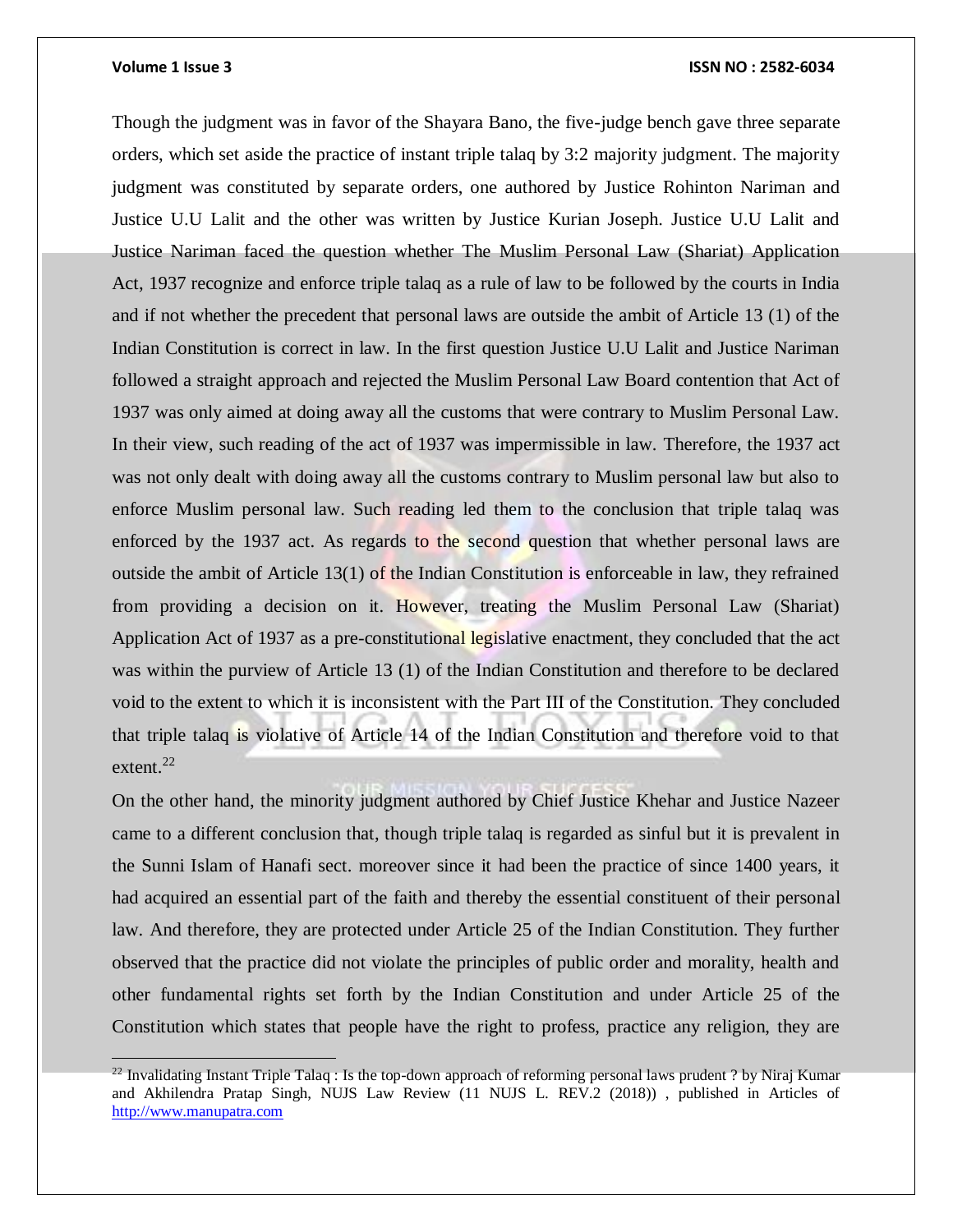protected within the ambit of the same. They further concluded that since the practice of triple talaq was protected under personal laws, the practice has protection equal to that of the fundamental rights under the Indian Constitution.<sup>23</sup>

The balance which was there between the majority and the minority was tilted towards the majority when Justice Kurian Joseph gave his verdict. For him the question was only that whether the practice of triple talaq has a legal sanctity. Referring and relying on the verses of Quran and the decision of the two judge bench in Shamim Ara v Union of India, Justice Kurian Joseph concluded that the practice of triple talaq lacks legal sanctity<sup>24</sup>. And therefore the majority judgment of 3:2 declared the practice of instant triple talaq invalid and unconstitutional.

#### **Triple Talaq Bill**

The Triple Talaq bill was introduced in Lok Sabha in December 2017. The Narendra Modi led government introduced it in December 2017. The bill followed the judgment of the Supreme Court in August of that year, where the supreme court declared the practice of triple talaq unconstitutional and held that such a talaq is illegal and void.

Though the previous bill was lapsed because of the dissolution of the LokSabha upon the completion of the tenure, but when the NDA (National Democratic Alliance) once again formed the government, the first draft legislation of the bill was then again presented before the LokSabha. On July 25 2019 the bill was passed in Lok Sabha and on 30<sup>th</sup> July 2019, Rajya Sabha passed it.

The bill states that:

*"Any pronouncement of Talaq by a Muslim husband to his wife by words either spoken or written or in electronic form, shall be void and illegal".* 

The Bill further states that:

*"Any Muslim husband pronounces talaq under above stated conditions shall be punished with imprisonment for a term, which may extend to three years and shall also be liable to a fine."*<sup>25</sup>

### **Constitutional Validity of Triple Talaq**

The Constitution of India is the one supreme authority that has the solution of all such problems. The Constitution of India under Article 13(1) states that *"all laws that are in practice before the* 

 $23$  Ibid

<sup>&</sup>lt;sup>24</sup> Supra note 21

<sup>25</sup>[http://www.prsindia.org](http://www.prsindia.org/)